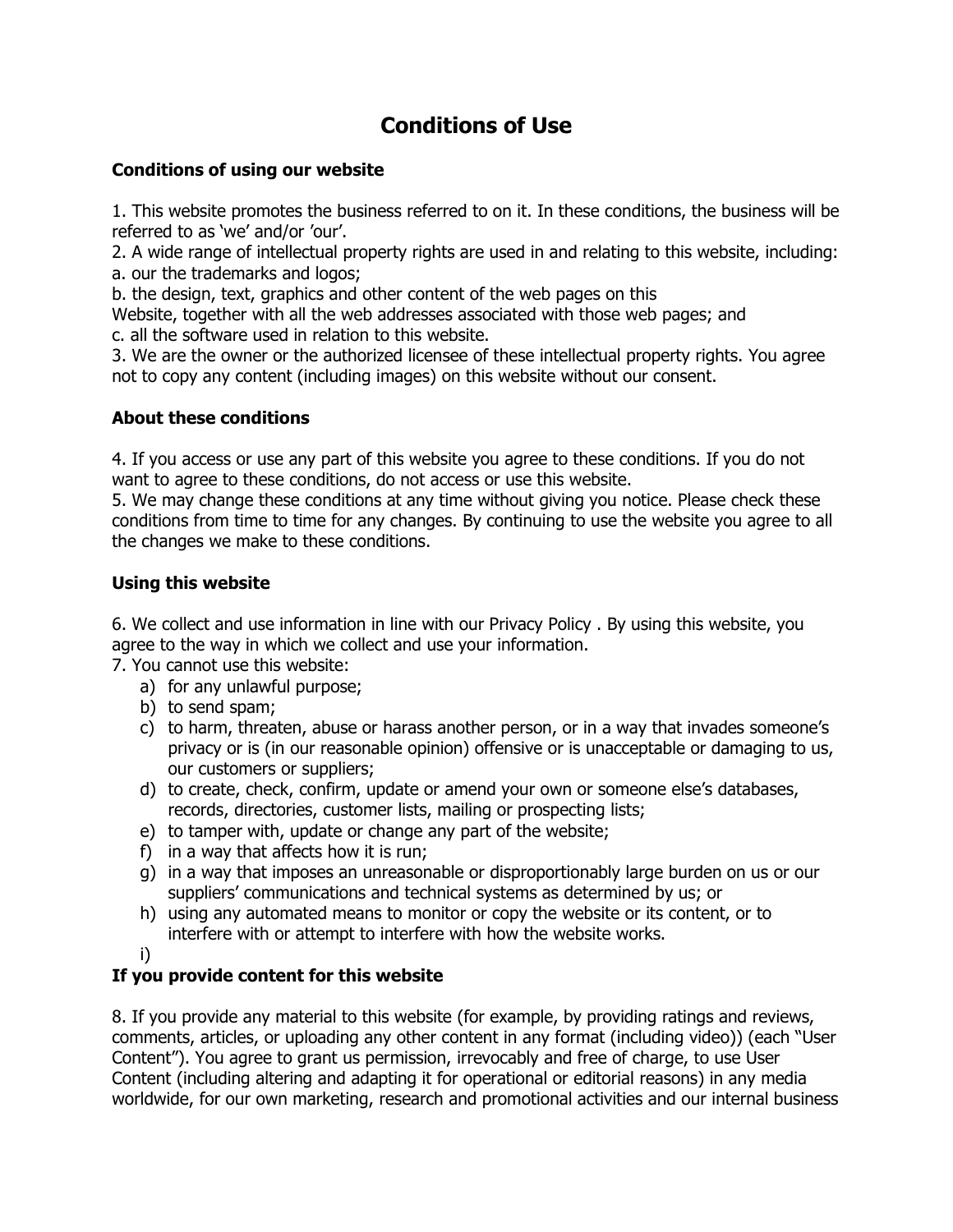purposes which may include providing the User Content to selected third party partners, service providers, social media and networking sites.

9. You own your User Content at all times, and you continue to have the right to use it in any way you choose.

10. By providing any User Content to the Website you confirm that your User Content:

- a) is your own original work or you are authorized to provide it to the Website and that you have the right to give us permission to use it for the purposes set out in these terms;
- b) will not contain or promote anything illegal, harmful, misleading, abusive, defamatory (that is, it does not damage someone"s good reputation) or anything else that might cause widespread offence or bring us or our business partners into disrepute;
- c) does not take away or affect any other person"s privacy rights, contract rights or any other rights;
- d) does not contain any virus or other code that may damage, interfere with or otherwise adversely affect the operation of the Website;
- e) will, if used to promote your own business or services, clearly and openly state your association with the particular business expressly;
- f) will not contain any form of mass-mailing or spam.

11. If you do not want to grant us the permissions set out above, please do not provide any material to the Website

12. We have no obligation to publish your User Content on the Website and we retain the right to remove any User Content at any time and for any reason.

13. We do not edit, pre-vet or review any User Content displayed on the Website. If you believe that any User Content does not comply with the requirements set out in this paragraph, please notify us immediately. We will then review the User Content and, where we deem it appropriate, remove it within a reasonable time.

## **Disclaimers**

- 14. You use the website at your own risk.
- 15. You should not rely on the website for advice.
- 16. As far as the relevant laws allow, we do not guarantee that:
	- a) there will be no problems with how you use the website; or
	- b) the computer or server you use to log on to the website is free of viruses or other harmful programs.

## **Limits to our liability**

17. There is no limit to what we and the people who provide our services will be liable for if someone dies or is injured

because of our negligence or because we have committed fraud.

18. Under no circumstances will we, the owner or operator of this website, or any of their group companies, employees, officers or agents, or any other organization involved in creating, producing, maintaining or distributing the website be liable for any loss of:

- a) profits;
- b) business or business opportunities;
- c) savings you expect to make;
- d) goodwill;